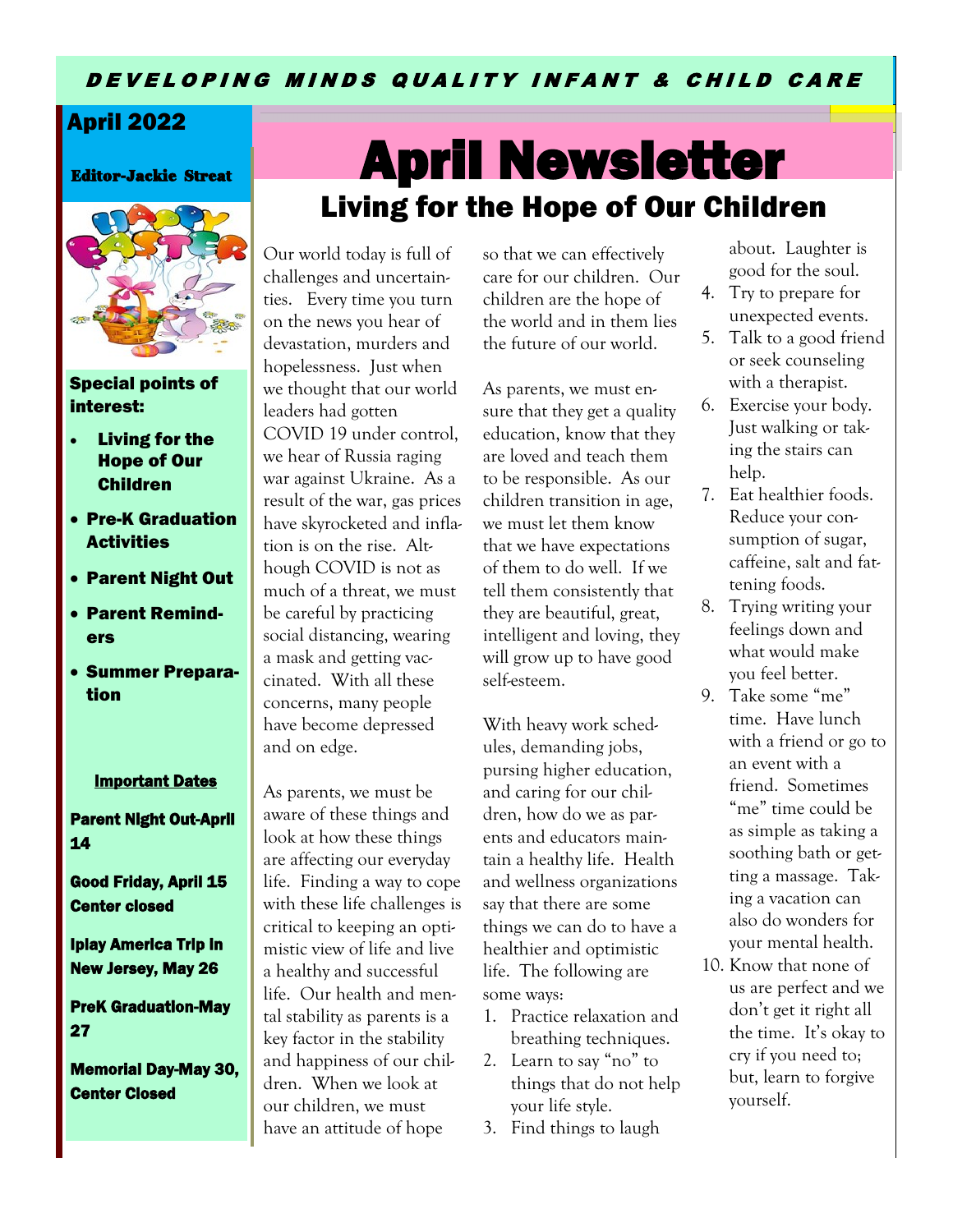### April 2022 Newsletter

#### Page 2



**"I learned that** 

**courage was** 

**not the absence of fear, but the triumph over it. The brave man is not he who does not feel afraid, but he who over-**

**comes fear."**

## Pre K Graduation Activities



We are only six weeks away from the celebration of the accomplishments of our graduates. Parents are reminded to review the letter sent out to parents of all PreK graduates. There are important deadlines and dates regarding raffle tickets and graduation tickets mentioned in the letter. Parents are reminded to make payment for the graduation dues as follows: 1st payment

due March 1, 2022 of \$150 and the 2nd payment due April 15, 2022 of \$150. The graduation award banquet will be held at Martin's West on May 27, 2022 and the theme is "Black Tie, A Day in Paris." Children should be dressed in their Sunday best. Spirit week will be a week of fun activities for the PreK graduates and their friends in the 4 and older 3 year old classes. Parents are welcome to join the trip to Iplay America. If a parent rides the bus but get their own ticket or will not enter the park, they will have to pay \$30 to ride the bus. If a parents wants to participate in going to the park and ride the bus, the cost is \$75. Please contact Ms. Keysha if you will be participating in the Iplay America trip. The following is the schedule of activities for Spirit Week:

**May 23—Kidz Park May 24—Kidz Jungle World May 25—Indoor Carnival May 26—Iplay America**

**May 27—Prom/Graduation**



# **Parents' Night Out**

**We are pleased to announce that we will have a parents' night out on Thursday, April 14 for building 3100 and 3102. Parents can leave their** 

**child at the center from 6:30—9:30 pm. This will allow our parents to have some "me" time to enjoy. There is a \$20 per child cost which includes movie, dinner, snacks and a scavenger hunt for your child. Children must to potty trained. All reservations for your child should be made by April 11 with payment. Please see Ms. Keysha to make your reservation.**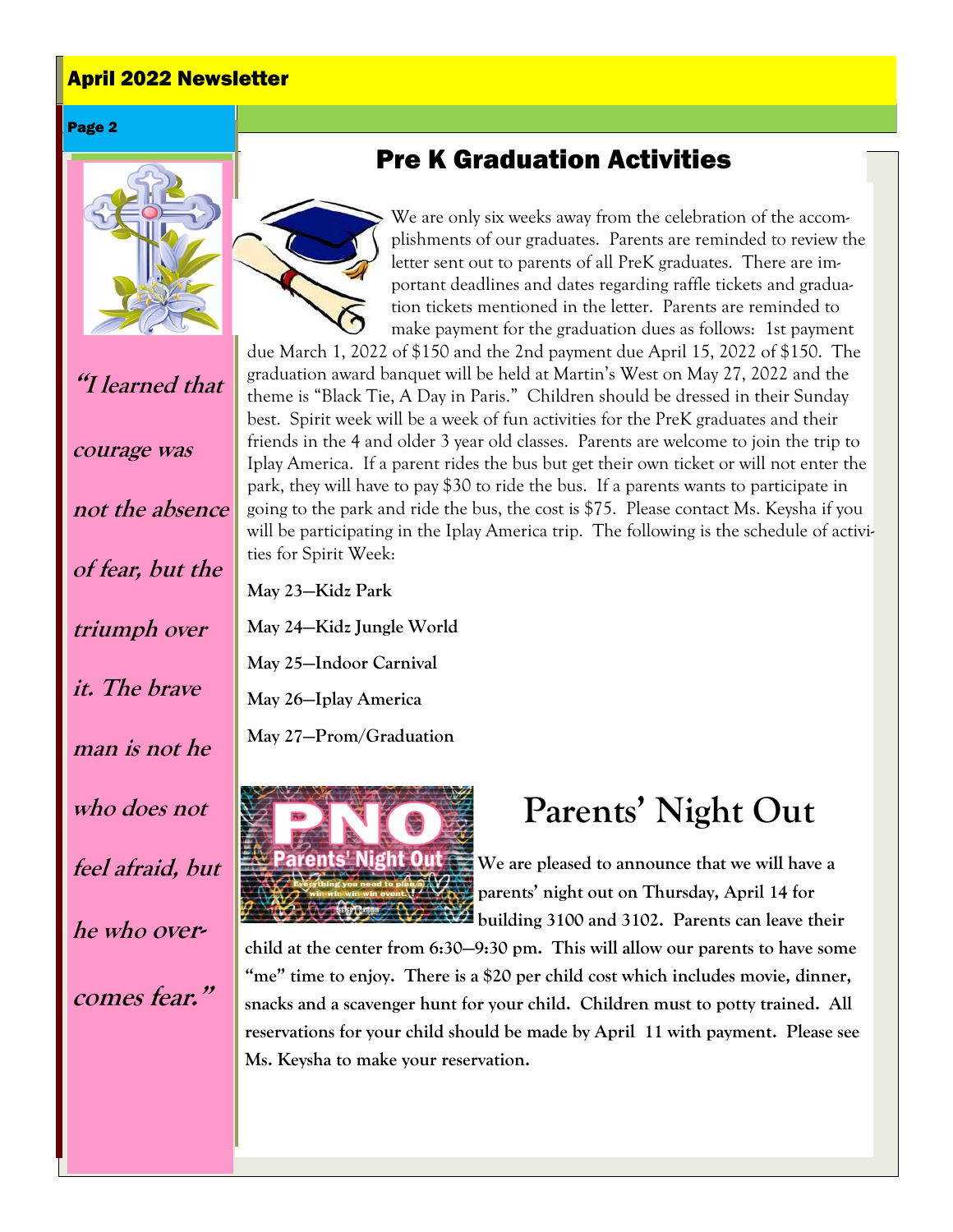#### April 2022 Newsletter

### Parent Reminders

- Please ensure your child has weather appropriate change of clothes since we are changing seasons.
- Parents should ensure they have submitted their child's Health Inventory Part II form and immunization form to the main office.
- The cut-off time for all children is 9:30 am.
- Breakfast is served 7:30 am to 8:00 am
- Children must be signed in and out by an authorized adult or person at least 16 yrs. old.
- Parents are asked not to double park in the parking lot or speed in

the parking lot.

- Children are not allowed to use parent access codes because this is a breach of security if a child or unauthorized person uses a parent's access code.
- It is extremely important that parents inform their child's teacher of any allergies their child may have.
- If your child takes medication, the center must have a medication form completed by the doctor. The medication must be in its original box with directions from the doctor on administering the medication.
- Please label your child's jackets, coats and hats. This will help prevent misplacement of your child's belongings.
- Remember our inclement weather policy in case we experience bad weather again.
- Parents are reminded to pick up their child on time at the end of the school day. Late pick up fees are \$20 for the first 5 minutes  $(6:31 \text{ pm } -6:35 \text{ pm})$ and \$5 for each additional minute.
- Please ensure that emergency forms are updated

### **Summer Preparation**

Our center is open year round. PreK graduates can remain at the center until it is time for them to start

kindergarten at their new school. If you have a graduate, please let Ms. Tia know if your child will remain at the center until school starts. The summer activity information and schedule will be distributed to all parents at the beginning of May.



*"What is the best part of life? It is that every morning you have a new opportunity to become a better version of yourself."*  **Author Unknown**